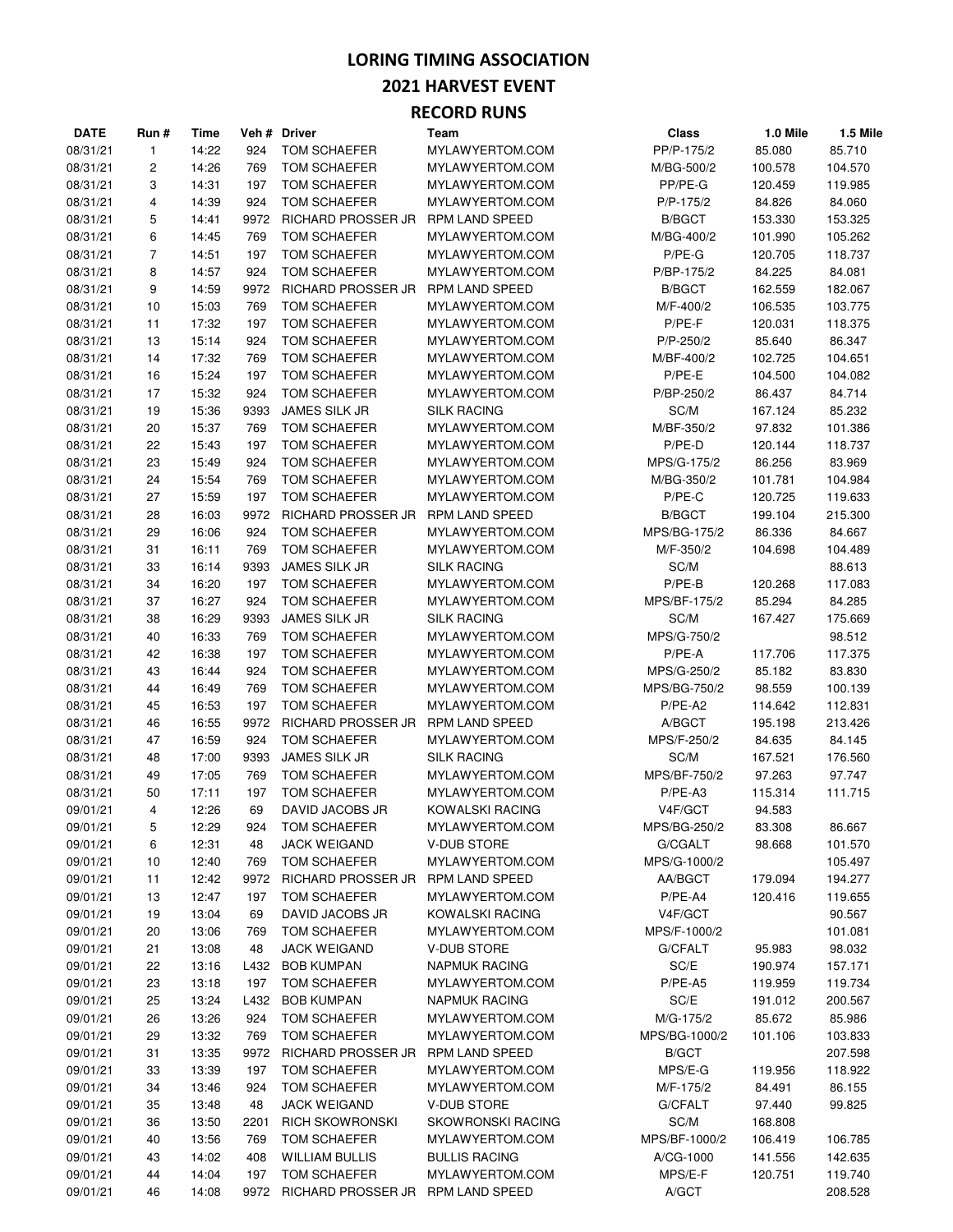#### **LORING TIMING ASSOCIATION**

### **2021 HARVEST EVENT**

### **RECORD RUNS**

| <b>DATE</b> | Run # | Time  |                  | Veh # Driver                      | Team                                     | <b>Class</b>             | 1.0 Mile | 1.5 Mile          |
|-------------|-------|-------|------------------|-----------------------------------|------------------------------------------|--------------------------|----------|-------------------|
| 09/01/21    | 48    | 14:12 | L432             | <b>BOB KUMPAN</b>                 | <b>NAPMUK RACING</b>                     | $\mathsf{SC}/\mathsf{E}$ | 192.144  |                   |
| 09/01/21    | 52    | 14:20 | 2201             | <b>RICH SKOWRONSKI</b>            | <b>SKOWRONSKI RACING</b>                 | SC/M                     | 172.042  |                   |
| 09/01/21    | 53    | 14:22 | 48               | <b>JACK WEIGAND</b>               | <b>V-DUB STORE</b>                       | G/CFALT                  | 100.311  | 102.869           |
| 09/01/21    | 57    | 14:29 | 69               | DAVID JACOBS JR                   | KOWALSKI RACING                          | V4F/GCT                  | 97.321   | 97.259            |
| 09/01/21    | 58    | 14:31 | 9222             | <b>MARK MAYBURY</b>               | <b>MAYBURY RACING</b>                    | <b>B/GRS</b>             | 202.815  | 218.562           |
| 09/01/21    | 60    | 14:34 | L432             | <b>BOB KUMPAN</b>                 | <b>NAPMUK RACING</b>                     | SC/E                     | 193.844  | 202.858           |
| 09/01/21    | 62    | 14:37 | 100              | RICHARD WHITEHEAD                 | <b>GRANT LEAISURE RACING</b>             | SC/GT                    | 155.287  | 126.916           |
| 09/01/21    | 64    | 14:48 | 63               | <b>TOM SCHAEFER</b>               | MYLAWYERTOM.COM                          | M/TBF-3000/4             | 151.013  | 152.979           |
| 09/01/21    | 66    | 14:53 | 408              | <b>WILLIAM BULLIS</b>             | <b>BULLIS RACING</b>                     | A/CG-1000                | 144.975  | 147.839           |
| 09/01/21    | 67    | 14:55 | 48               | <b>JACK WEIGAND</b>               | <b>V-DUB STORE</b>                       | G/CFALT                  | 100.928  | 102.979           |
| 09/01/21    | 69    | 15:05 | 2201             | <b>RICH SKOWRONSKI</b>            | <b>SKOWRONSKI RACING</b>                 | SC/M                     | 172.602  |                   |
| 09/01/21    | 76    | 15:17 | 8949             | <b>TOM REAY</b>                   | OLD FART RACING                          | MPS/PG-1350/4            | 143.599  | 151.894           |
| 09/01/21    | 82    | 15:32 | 63               | TOM SCHAEFER                      | MYLAWYERTOM.COM                          | M/TBG-3000/4             | 153.537  | 155.217           |
| 09/01/21    | 84    | 15:37 | 9972             | RICHARD PROSSER JR RPM LAND SPEED |                                          | AA/BGCT                  | 193.514  | 210.119           |
| 09/01/21    | 85    | 15:38 | 2201             | <b>RICH SKOWRONSKI</b>            | <b>SKOWRONSKI RACING</b>                 | SC/M                     | 173.476  |                   |
| 09/01/21    | 88    | 15:44 | 69               | DAVID JACOBS JR                   | KOWALSKI RACING                          | V4F/GCT                  | 98.211   | 98.244            |
| 09/01/21    | 90    | 15:50 | 9393             | JAMES SILK JR                     | <b>SILK RACING</b>                       | SC/M                     |          | 178.528           |
| 09/01/21    | 95    | 16:01 | 197              | TOM SCHAEFER                      | MYLAWYERTOM.COM                          | MPS/E-E                  | 120.564  | 118.860           |
| 09/01/21    | 97    | 16:03 | 8949             | <b>TOM REAY</b>                   | OLD FART RACING                          | MPS/PG-1350/4            | 145.264  |                   |
| 09/01/21    | 98    | 16:07 | L <sub>155</sub> | <b>EDWARD MANES</b>               | <b>RAVEN RACING</b>                      | MPS/BG-1650/4            |          | 235.955           |
| 09/01/21    | 99    | 16:08 | 769              | TOM SCHAEFER                      | MYLAWYERTOM.COM                          | MPS/G-1350/2             | 107.037  | 107.740           |
| 09/01/21    | 102   | 16:14 | 197              | <b>TOM SCHAEFER</b>               | MYLAWYERTOM.COM                          | MPS/E-D                  | 119.863  | 120.006           |
| 09/01/21    | 104   | 16:19 | 924              | TOM SCHAEFER                      | MYLAWYERTOM.COM                          | M/BG-175/2               | 85.582   | 84.031            |
| 09/01/21    | 105   | 16:23 | 2201             | <b>RICH SKOWRONSKI</b>            | <b>SKOWRONSKI RACING</b>                 | SC/M                     | 173.537  |                   |
| 09/01/21    | 106   | 16:25 | 197              | TOM SCHAEFER                      | MYLAWYERTOM.COM                          | MPS/E-B                  | 117.938  | 119.166           |
| 09/01/21    | 107   | 16:30 | 769              | TOM SCHAEFER                      | MYLAWYERTOM.COM                          | MPS/F-1350/2             | 108.371  | 105.963           |
| 09/01/21    | 108   | 16:32 | 69               | DAVID JACOBS JR                   | KOWALSKI RACING                          | V4F/GCT                  | 99.440   | 98.687            |
| 09/01/21    | 109   | 16:34 | 100              | RICHARD WHITEHEAD                 | <b>GRANT LEAISURE RACING</b>             | SC/GT                    | 157.333  | 164.232           |
| 09/01/21    | 110   | 16:35 | 197              | <b>TOM SCHAEFER</b>               | MYLAWYERTOM.COM                          | MPS/E-A                  | 119.291  | 116.799           |
|             |       | 16:39 | 100              | RICHARD WHITEHEAD                 | <b>GRANT LEAISURE RACING</b>             | SC/GT                    |          |                   |
| 09/01/21    | 111   | 16:41 | 924              | <b>TOM SCHAEFER</b>               | MYLAWYERTOM.COM                          | M/BF-175/2               | 158.036  | 164.908<br>83.558 |
| 09/01/21    | 112   |       |                  |                                   |                                          |                          | 83.215   |                   |
| 09/01/21    | 113   | 16:45 | 100              | RICHARD WHITEHEAD                 | <b>GRANT LEAISURE RACING</b>             | SC/GT                    |          | 165.267           |
| 09/01/21    | 115   | 16:49 | 197              | TOM SCHAEFER                      | MYLAWYERTOM.COM                          | MPS/E-A2                 | 116.235  | 111.981           |
| 09/01/21    | 117   | 16:53 | 100              | RICHARD WHITEHEAD                 | <b>GRANT LEAISURE RACING</b>             | SC/GT                    |          | 166.111           |
| 09/01/21    | 118   | 16:55 | 769              | TOM SCHAEFER                      | MYLAWYERTOM.COM<br><b>MAYBURY RACING</b> | MPS/BG-1350/2            | 105.694  | 105.914           |
| 09/01/21    | 120   | 16:58 | 9222             | <b>MARK MAYBURY</b>               |                                          | <b>B/GRS</b>             | 204.401  |                   |
| 09/01/21    | 124   | 17:07 | 924              | <b>TOM SCHAEFER</b>               | MYLAWYERTOM.COM                          | M/F-250/2                | 85.230   | 86.185            |
| 09/01/21    | 125   | 17:08 | 100              | RICHARD WHITEHEAD                 | <b>GRANT LEAISURE RACING</b>             | SC/GT                    |          | 166.302           |
| 09/02/21    | 13    | 10:50 | 337              | <b>RICHARD ESSELEN</b>            | <b>COLLEGE TOWN AUTO</b>                 | XF/VGC                   | 100.462  |                   |
| 09/02/21    | 15    | 10:55 | 9972             | RICHARD PROSSER JR RPM LAND SPEED |                                          | AA/FCT                   | 199.409  | 217.687           |
| 09/02/21    | 20    | 11:12 | 337              | RICHARD ESSELEN                   | <b>COLLEGE TOWN AUTO</b>                 | XF/VGC                   | 104.243  | 103.707           |
| 09/02/21    | 21    | 11:24 | 9972             | RICHARD PROSSER JR RPM LAND SPEED |                                          | A/FCT                    | 202.369  | 218.437           |
| 09/02/21    | 24    | 11:29 | 216              | <b>JASON WHITE</b>                | TRAGEDY TO TRIUMPH                       | AA/FMS                   | 180.666  | 192.436           |
| 09/02/21    | 29    | 11:50 | 197              | <b>TOM SCHAEFER</b>               | MYLAWYERTOM.COM                          | MPS/E-A4                 | 120.496  | 118.248           |
| 09/02/21    | 31    | 12:03 | 924              | TOM SCHAEFER                      | MYLAWYERTOM.COM                          | M/BG-250/2               | 84.695   | 86.075            |
| 09/02/21    | 33    | 12:07 | L189             | <b>KRAIG DUMAIS</b>               | <b>DUMAIS RACING</b>                     | SC/M                     | 183.917  |                   |
| 09/02/21    | 34    | 13:06 | 197              | TOM SCHAEFER                      | MYLAWYERTOM.COM                          | MPS/E-A5                 | 119.736  | 118.568           |
| 09/02/21    | 35    | 13:07 | L189             | <b>KRAIG DUMAIS</b>               | <b>DUMAIS RACING</b>                     | SC/M                     | 185.659  |                   |
| 09/02/21    | 37    | 13:11 | 769              | TOM SCHAEFER                      | MYLAWYERTOM.COM                          | MPS/BF-1350/2            | 102.521  | 103.286           |
| 09/02/21    | 38    | 13:13 | L189             | <b>KRAIG DUMAIS</b>               | <b>DUMAIS RACING</b>                     | SC/M                     | 186.505  | 195.935           |
| 09/02/21    | 40    | 13:17 | 924              | <b>TOM SCHAEFER</b>               | MYLAWYERTOM.COM                          | M/BF-250/2               | 82.188   | 85.756            |
| 09/02/21    | 41    | 13:23 | 197              | TOM SCHAEFER                      | MYLAWYERTOM.COM                          | M/E-G                    | 120.526  | 119.483           |
| 09/02/21    | 42    | 13:28 | 769              | <b>TOM SCHAEFER</b>               | MYLAWYERTOM.COM                          | MPS/G-1650/2             | 101.244  | 103.938           |
| 09/02/21    | 43    | 13:34 | 924              | <b>TOM SCHAEFER</b>               | MYLAWYERTOM.COM                          | M/F-250/2                | 85.532   |                   |
| 09/02/21    | 44    | 13:40 | 197              | <b>TOM SCHAEFER</b>               | MYLAWYERTOM.COM                          | M/E-F                    | 120.281  | 119.295           |
| 09/02/21    | 45    | 13:49 | 769              | TOM SCHAEFER                      | MYLAWYERTOM.COM                          | MPS/F-1650/2             | 99.848   | 101.184           |
| 09/02/21    | 46    | 13:54 | 721              | RICHARD PROSSER JR RPM LAND SPEED |                                          | PP/P-250/2               | 81.887   | 81.264            |
| 09/02/21    | 47    | 13:56 | 197              | TOM SCHAEFER                      | MYLAWYERTOM.COM                          | $M/E-E$                  | 120.398  | 119.171           |
| 09/02/21    | 49    | 14:02 | 769              | TOM SCHAEFER                      | MYLAWYERTOM.COM                          | MPS/BG-1650/2            | 102.071  | 102.527           |
| 09/02/21    | 50    | 14:04 | 721              | RICHARD PROSSER JR RPM LAND SPEED |                                          | P/P-250/2                | 96.633   | 95.905            |
| 09/02/21    | 51    | 14:08 | 197              | TOM SCHAEFER                      | MYLAWYERTOM.COM                          | M/E-D                    | 120.368  | 118.823           |